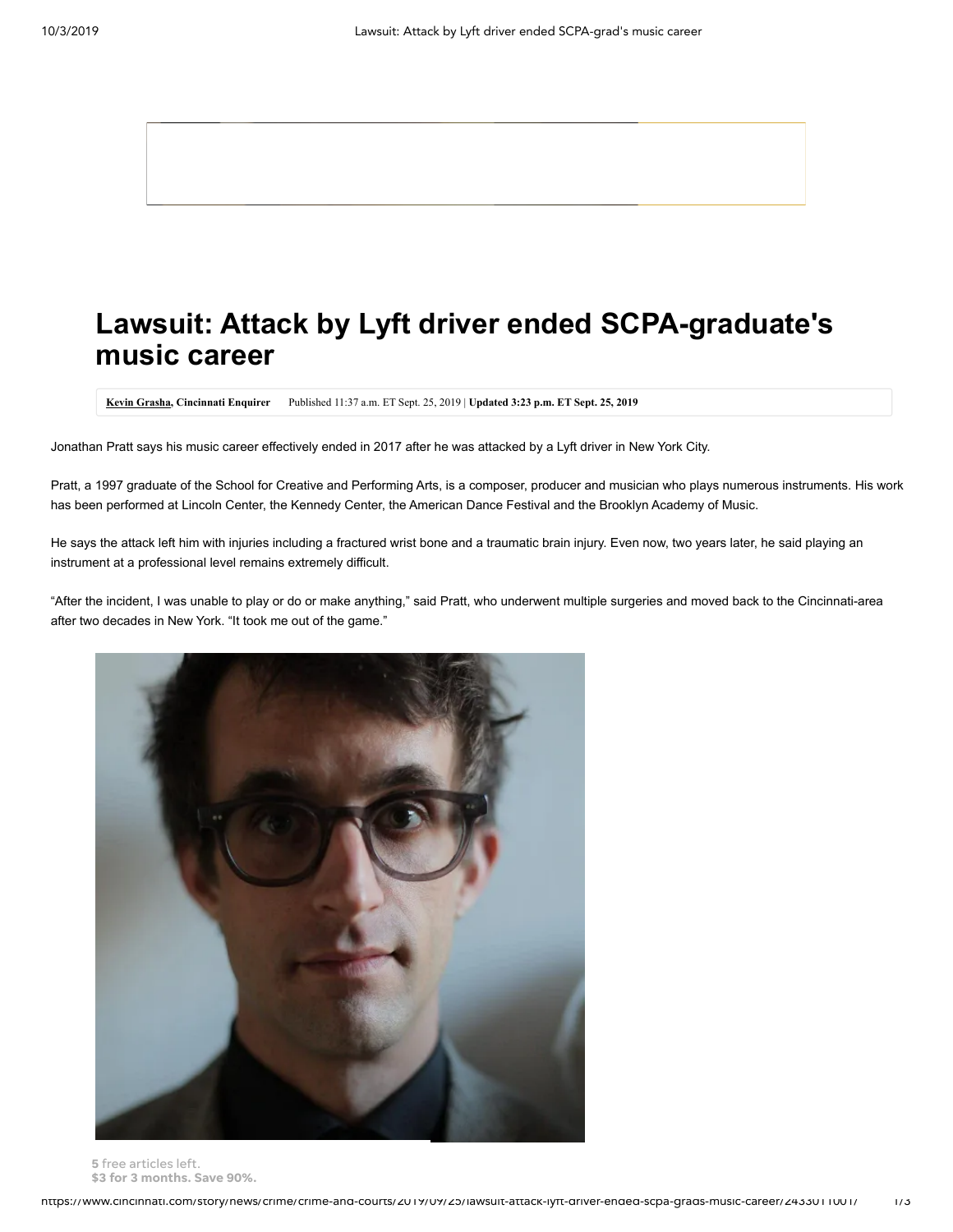10/3/2019 ـ المحطة المحطة المحطة المحطة المحطة المحطة المحطة المحطة المحطة المحطة المحطة المحطة المحطة المحطة<br>Pratt and his Loveland-based attorneys, Matthew Metzger and Steven Wolterman, have sued Lyft in New York state company ignores safety when hiring and has resisted measures that would make its service safer.

Among the allegations is that Lyft does not conduct background checks of drivers in New York City. Instead, a city agency, the Taxi and Limousine Commission, performs and reviews them. The lawsuit also says the company doesn't perform ongoing checks and monitoring of its drivers in New York City.

But that is unique to New York City, where drivers must be licensed by the commission.

# **Subscribe now to Cincinnati.com** to get access to all our content (https://offers.cincinnati.com/specialoffer?gps[source=CPNEWS&utm\\_medium=onsite&utm\\_source=news&utm\\_campaign=NEWSROOM&utm\\_content=KEVINGRASHA\)](https://offers.cincinnati.com/specialoffer?gps-source=CPNEWS&utm_medium=onsite&utm_source=news&utm_campaign=NEWSROOM&utm_content=KEVINGRASHA)

Police have not been able to find the driver accused of attacking Pratt, Kouame Nguessan, who is a native of the Ivory Coast. The commission's records, the lawsuit says, show that there were previous complaints about Nguessan "threatening, harassing and abusing riders."

Lyft said in a statement that safety is fundamental: "The incident described is terrifying, and the driver was permanently banned from the Lyft community."

According to the lawsuit, despite a police investigation, Lyft didn't terminate Nguessan from its platform until eight months after the attack, meaning he gave approximately 730 additional rides.

## Get the News Alerts newsletter in your inbox.

Get alerted to the latest stories to stay on top of the news.

Delivery: Varies

Your Email

 $\rightarrow$ 

Pratt's attorneys say it took Lyft nearly six months to respond to a subpoena from New York City police.

Lyft's policy for handling law enforcement requests, listed on its website, says a subpoena or other valid legal process is required in order to disclose user information. The company says it will produce information without a formal, legal request when there is an immediate threat of death or bodily harm.

The incident at the center of the lawsuit happened May 24, 2017. Pratt, who then was living in New York City, requested a ride from a Brooklyn restaurant using the Lyft app on his smartphone.

The Lyft driver, Nguessan, got lost, the lawsuit says, and Pratt tried to give him directions to the restaurant. After about 10 minutes, Pratt decided to cancel the ride, but Nguessan refused to accept the cancellation, according to the lawsuit.

Ultimately, Nguessan confronted Pratt, demanding that he get into the car. According to the lawsuit: Pratt began using his phone to record video, and Nguessan ran from his vehicle and attacked Pratt, trying to take the phone.

The lawsuit says Nguessan slammed Pratt headfirst to the concrete, then kicked him repeatedly before smashing the phone on the sidewalk.

Also, according to the lawsuit, Nguessan swung at the face of Pratt's friend, a woman who was "pleading with him to stop."

Part of the attack was captured on the restaurant's surveillance camera.

The lawsuit says Lyft's high driver turnover rate coupled with the need to find drivers to grow market share "incentivizes the company to hire quickly and ignore safety concerns."

The lawsuit blames Lyft for the fact that Nguessan has not been found by police. It says Lyft gave police only his email address and a telephone number, but "refused to provide any other information," such as his address, driver's license number and the vehicle driven on the date of the attack.

Pratt has moved back to the Cincinnati area. He said he initially believed he'd be able to get through what happened, but the brain trauma and the multiple surgeries on his wrist continue to affect him.

5 free articles left. \$3 for 3 months. Save 90%.

"I can only describe it as a nightmare that kept unformulate that kept unformulate it as a nightmare that kept unfor